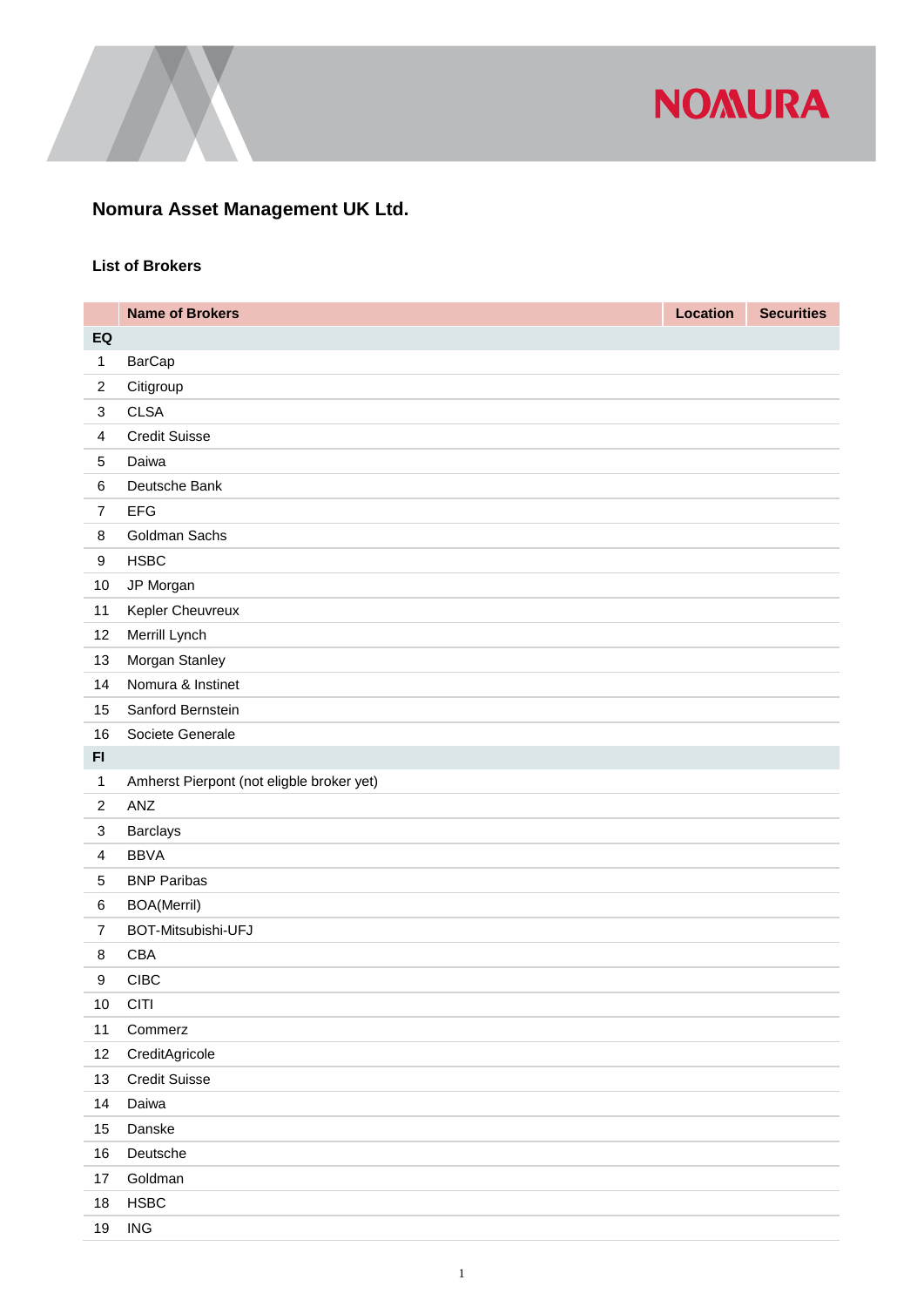

|                | <b>Name of Brokers</b>    | <b>Location</b> | <b>Securities</b> |
|----------------|---------------------------|-----------------|-------------------|
| 20             | <b>Jefferies</b>          |                 |                   |
| 21             | <b>JPM</b>                |                 |                   |
| 22             | Lloyds                    |                 |                   |
| 23             | Marketaxess               |                 |                   |
| 24             | Millenium                 |                 |                   |
| 25             | Mizuho                    |                 |                   |
| 26             | Morgan Stanley            |                 |                   |
| 27             | <b>NAB</b>                |                 |                   |
| 28             | <b>Natixis</b>            |                 |                   |
| 29             | Nomura                    |                 |                   |
| 30             | Nordea                    |                 |                   |
| 31             | Royal BK of Canada        |                 |                   |
| 32             | Royal BK of Scotland      |                 |                   |
| 33             | Santander                 |                 |                   |
| 34             | Scotia Bank               |                 |                   |
| 35             | <b>SEB</b>                |                 |                   |
| 36             | Soc Gen                   |                 |                   |
| 37             | <b>Standard Chartered</b> |                 |                   |
| 38             | Stifel                    |                 |                   |
| 39             | <b>Toronto Dominion</b>   |                 |                   |
| 40             | <b>UBS</b>                |                 |                   |
| 41             | Unicredit                 |                 |                   |
| 42             | Wells Fargo               |                 |                   |
| 28             | <b>Natixis</b>            |                 |                   |
| 29             | Nomura                    |                 |                   |
| 30             | Nordea                    |                 |                   |
| 31             | Royal BK of Canada        |                 |                   |
| 32             | Royal BK of Scotland      |                 |                   |
| 33             | Santander                 |                 |                   |
| 34             | Scotia Bank               |                 |                   |
| 35             | SEB                       |                 |                   |
| 36             | Soc Gen                   |                 |                   |
| 37             | <b>Standard Chartered</b> |                 |                   |
| 38             | Stifel                    |                 |                   |
| 39             | <b>Toronto Dominion</b>   |                 |                   |
| 40             | <b>UBS</b>                |                 |                   |
| 41             | Unicredit                 |                 |                   |
| 42             | Wells Fargo               |                 |                   |
| <b>FX</b>      |                           |                 |                   |
| $\mathbf{1}$   | Bank of America           |                 |                   |
| $\overline{c}$ | Bank of New York Mellon   |                 |                   |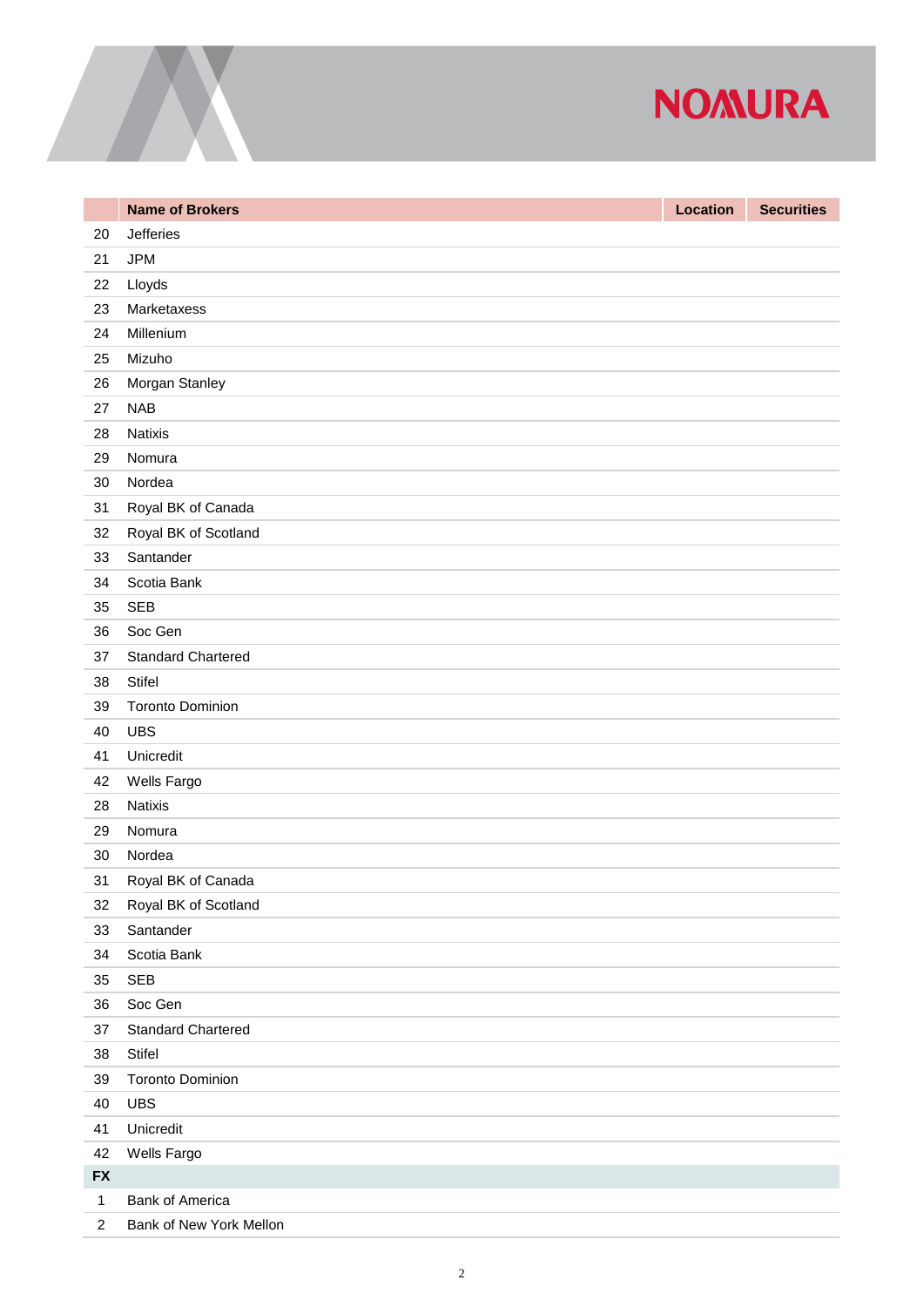## **NOMURA**

|                  | <b>Name of Brokers</b>             | Location | <b>Securities</b> |
|------------------|------------------------------------|----------|-------------------|
| $\sqrt{3}$       | <b>Barclays Bank</b>               |          |                   |
| $\overline{4}$   | <b>BNP Paribas</b>                 |          |                   |
| $\sqrt{5}$       | Brown Brothers Harriman            |          |                   |
| $\,6$            | Citibank                           |          |                   |
| $\overline{7}$   | Commerzbank                        |          |                   |
| 8                | Deutsche                           |          |                   |
| $\boldsymbol{9}$ | Goldman Sachs                      |          |                   |
| 10               | <b>HSBC</b>                        |          |                   |
| 11               | JP Morgan Chase                    |          |                   |
| 12               | <b>MUFJ</b>                        |          |                   |
| 13               | Nomura International plc           |          |                   |
| 14               | Nomura Lux                         |          |                   |
| 15               | Northern Trust                     |          |                   |
| 16               | <b>RBS</b>                         |          |                   |
| 17               | Royal Bank of Canada               |          |                   |
| 18               | <b>State Street Bank and Trust</b> |          |                   |
| 19               | <b>UBS</b>                         |          |                   |
| <b>MMF</b>       |                                    |          |                   |
| $\mathbf{1}$     | ANZ                                |          |                   |
| $\mathbf{2}$     | <b>Bank of Montreal</b>            |          |                   |
| $\sqrt{3}$       | Barclays                           |          |                   |
| $\overline{4}$   | <b>BCEE</b>                        |          |                   |
| $\sqrt{5}$       | <b>BNP/Fortis</b>                  |          |                   |
| $\,6$            | <b>BOA(Merril)</b>                 |          |                   |
| $\overline{7}$   | <b>BOTM</b>                        |          |                   |
| 8                | CBA                                |          |                   |
| $\boldsymbol{9}$ | <b>CIBC</b>                        |          |                   |
| $10$             | Citi                               |          |                   |
| 11               | Credit Agricole                    |          |                   |
| 12               | <b>CSFB</b>                        |          |                   |
| 13               | Daiwa                              |          |                   |
| 14               | <b>DBS</b>                         |          |                   |
| 15               | Deutsche                           |          |                   |
| 16               | Goldman                            |          |                   |
| $17$             | <b>ING</b>                         |          |                   |
| $18$             | JP Morgan                          |          |                   |
| 19               | Lloyds                             |          |                   |
| 20               | Mitsubishi UFJ Secs                |          |                   |
| 21               | Mitsubishi UFJ T&B                 |          |                   |
| 22               | Mizuho Intl                        |          |                   |
| 23               | <b>NAB</b>                         |          |                   |